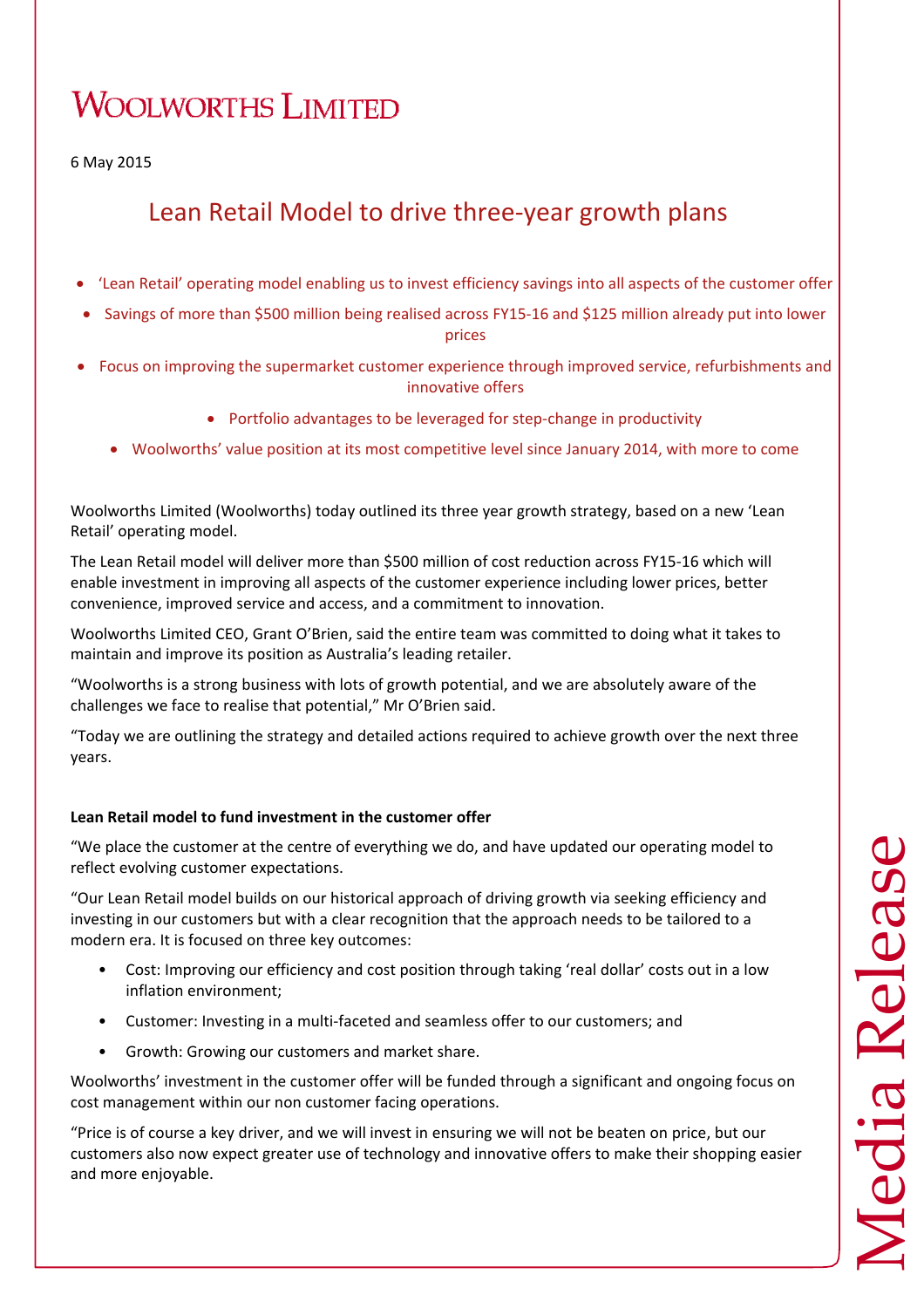"We will turbo‐charge our 'Lean Retail' model by investing more than \$500 million into delivering lower prices, better service, and more attractive offers.

"We started to identify savings in July 2014 from our non customer‐facing operations. We have reduced our non‐ customer facing employee roles by around 400 full‐time positions and found major areas of efficiency in our supply chain and back‐office processes. We will reduce further non‐customer facing roles by a further 400 positions by the end of H1‐FY16 as we continue to identify process improvements.

"We are on track to achieve cost savings of more than \$500 million across FY15‐16. This gives us great confidence that we will have greater than our original target to invest.

"Woolworths Food has already deployed \$125 million into lowering prices. In addition, we have boosted in store service levels and stock availability. However, this is just the beginning and the majority of the investment program will be deployed in FY16.

"As part of 'Lean Retail', we will invest in a significant supermarket refurbishment program with 80+ stores per annum slated for improvement over the medium-term. We will also take further steps to widen our advantage as Australia's leading multi‐channel retailer.

"We will also invest in manufacturing capability to bring greater product ranges to our Food customers, particularly in the 'Food for Now' and 'Food for Later' convenience categories.

"By executing these plans, we will achieve strong and sustainable sales growth which will drive long‐term returns for our shareholders."

#### **Six Specific Challenges to Realising our Potential**

Mr O'Brien said he would drive a relentless focus among his leadership team on the following core areas of execution:

- *1. Regaining momentum in Australian Food ‐* Brad Banducci has developed clear plans to build customer trust and regain and sustain sales momentum in Australian Food by focusing on initiatives to have the customer put us first and investing in improving all aspects of our offer.
- *2. Continuing to deliver Liquor growth* ‐ Our Liquor division is the clear market leader and we are determined to extend that lead by providing innovative offers for every occasion via our store and multi-channel networks. We are well positioned to grow despite of the low-growth Liquor market.
- *3. Making clear progress on Masters' path to profitability* ‐ We will focus on landing our new range and store format. Customers are responding well to both and we continue to see long-term growth opportunities in this fragmented market.
- *4. Accelerating the reset of BIG W ‐* BIG W is progressing in its transformation and has a clear plan to capitalise on our strong place in the discount department store market.
- *5. Accelerating our lean retail model to compete in a new environment ‐* We are building a low‐cost foundation to give us options to serve all customer segments via a multi-channel approach. We have set up a central cost‐out program called 'Fuel for Growth' to realise cost saving initiatives in non customer‐facing areas and deliver benefits, which will be reinvested in lowering prices and improving all aspects of the customer experience.
- *6. Maintaining disciplined portfolio management and capital allocation ‐* A disciplined approach to capital allocation will underpin our growth plans, with increased capital being directed to Australian Food and a strong focus on working capital management.